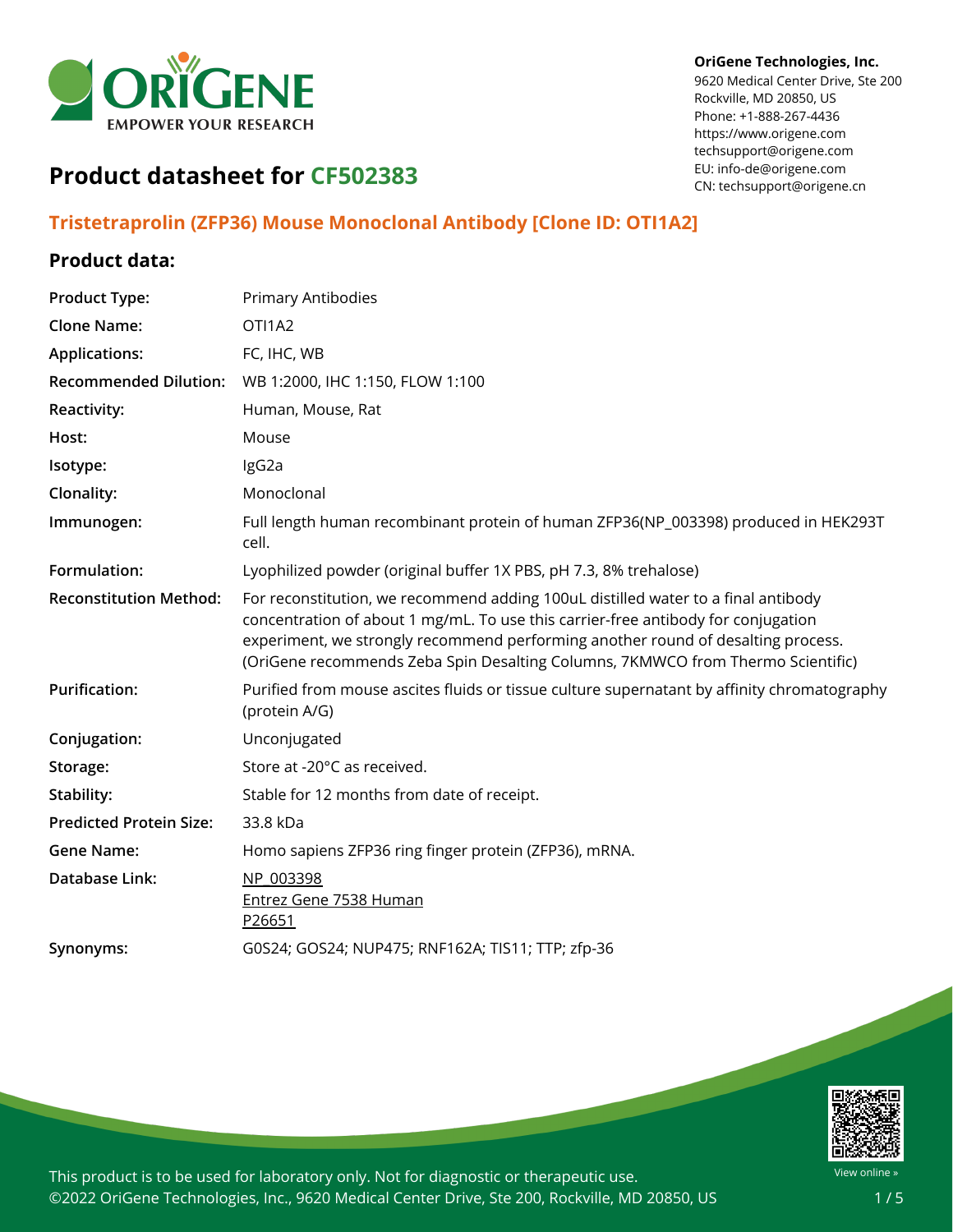

## **Product images:**



nouse liver 170  $130 100 70 55 -$ 40 - $35 25 15 -$ 

HEK293T cells were transfected with the pCMV6- ENTRY control (Cat# [PS100001], Left lane) or pCMV6-ENTRY ZFP36 (Cat# [RC202049], Right lane) cDNA for 48 hrs and lysed. Equivalent amounts of cell lysates (5 ug per lane) were separated by SDS-PAGE and immunoblotted with anti-ZFP36(Cat# [TA502383]). Positive lysates [LY401161] (100ug) and [LC401161] (20ug) can be purchased separately from OriGene.

Western blot analysis of extracts (10ug) from 3 different cell lines by using anti-ZFP36 monoclonal antibody at 1:200 dilution.

Western blot analysis of extracts (10ug) from a mouse tissue by using anti-ZFP36 monoclonal antibody (1:200).

This product is to be used for laboratory only. Not for diagnostic or therapeutic use. ©2022 OriGene Technologies, Inc., 9620 Medical Center Drive, Ste 200, Rockville, MD 20850, US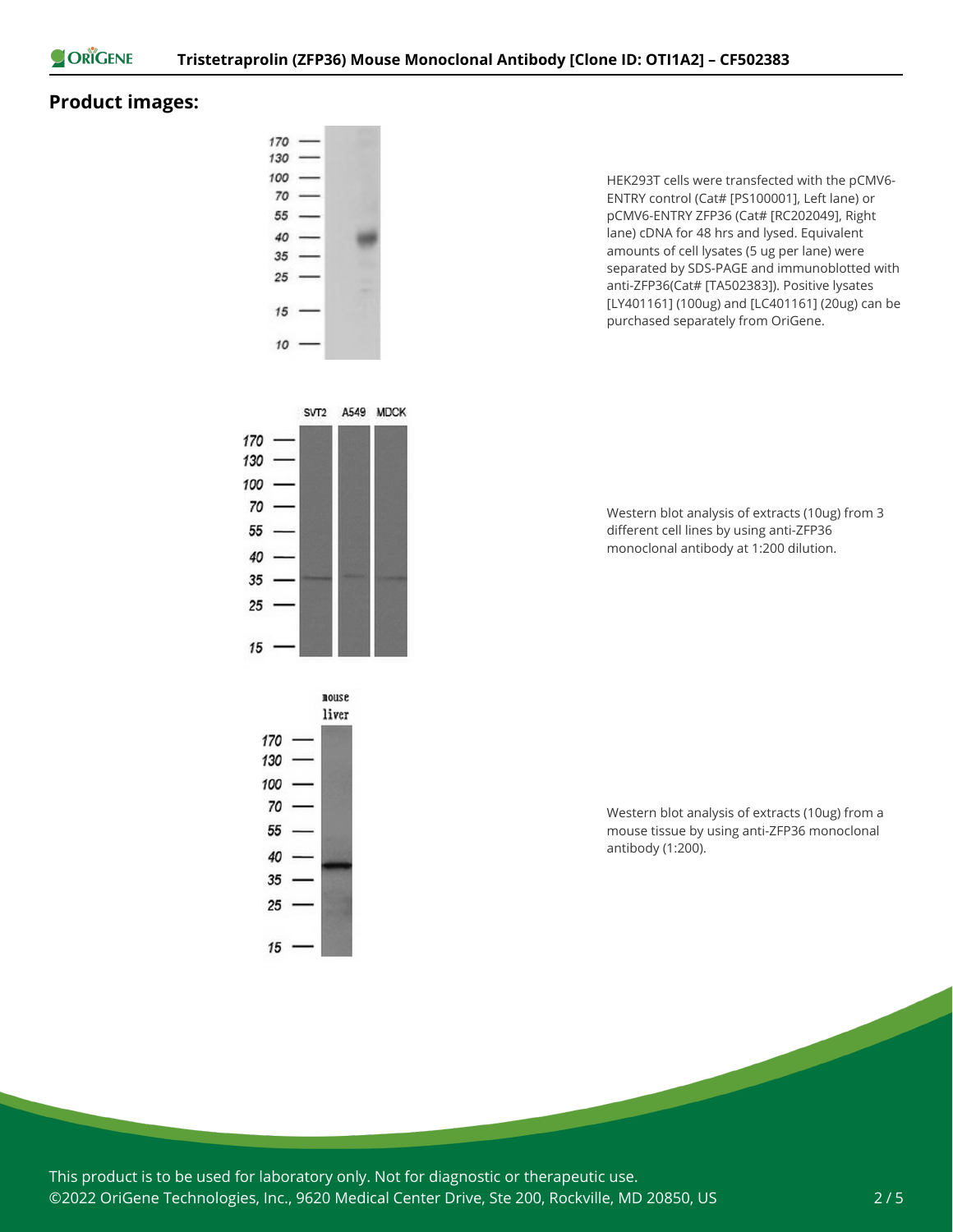



Immunohistochemical staining of paraffinembedded Human breast tissue within the normal limits using anti-ZFP36 mouse monoclonal antibody. (Heat-induced epitope retrieval by 10mM citric buffer, pH6.0, 100°C for 10min, [TA502383])

Immunohistochemical staining of paraffinembedded Carcinoma of Human lung tissue using anti-ZFP36 mouse monoclonal antibody. (Heat-induced epitope retrieval by 10mM citric buffer, pH6.0, 100°C for 10min, [TA502383])

Immunohistochemical staining of paraffinembedded Carcinoma of Human pancreas tissue using anti-ZFP36 mouse monoclonal antibody. (Heat-induced epitope retrieval by 10mM citric buffer, pH6.0, 100°C for 10min, [TA502383])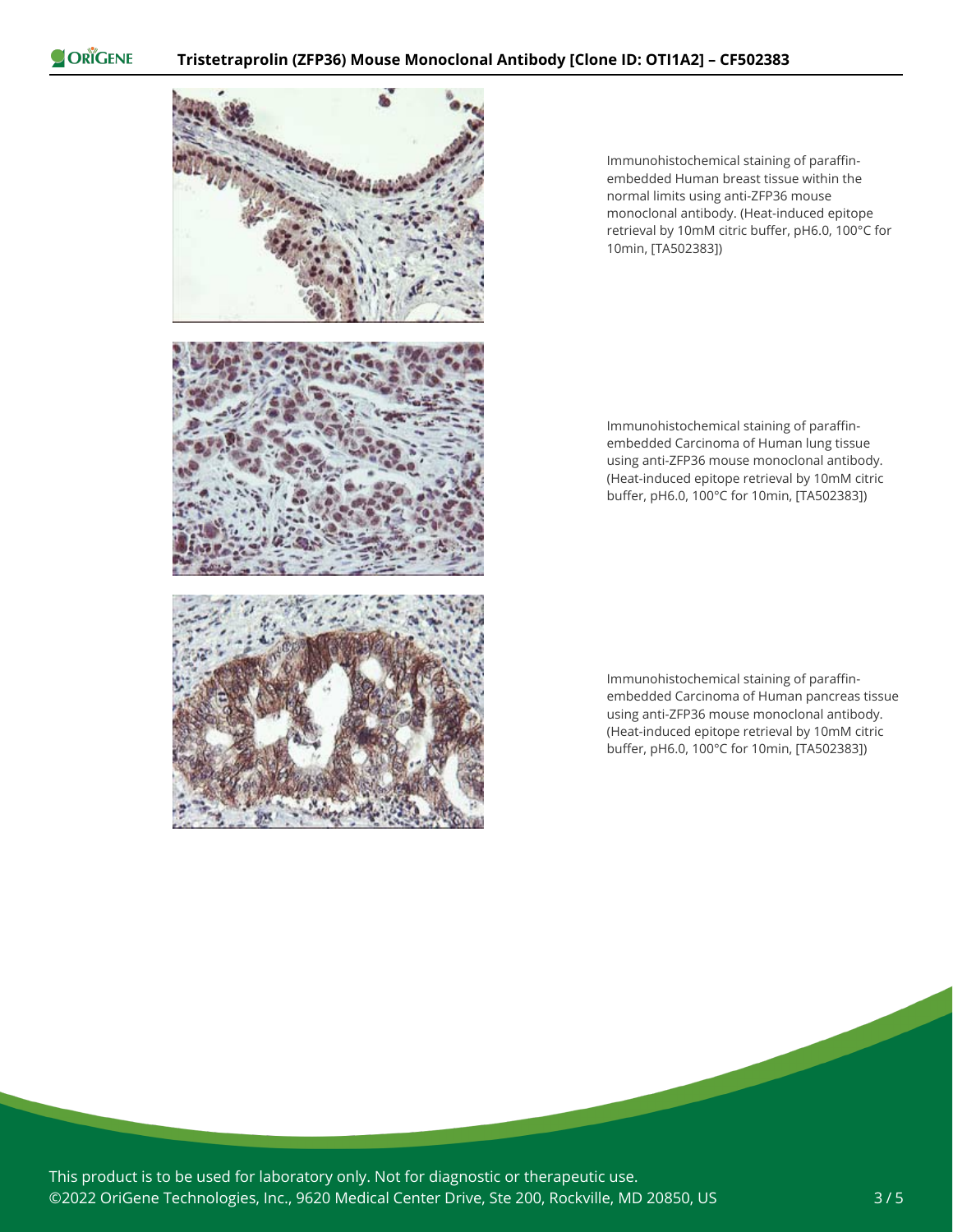ORIGENE



Immunohistochemical staining of paraffinembedded Human endometrium tissue within the normal limits using anti-ZFP36 mouse monoclonal antibody. (Heat-induced epitope retrieval by 10mM citric buffer, pH6.0, 100°C for 10min, [TA502383])

Immunohistochemical staining of paraffinembedded Adenocarcinoma of Human endometrium tissue using anti-ZFP36 mouse monoclonal antibody. (Heat-induced epitope retrieval by 10mM citric buffer, pH6.0, 100°C for 10min, [TA502383])

Immunohistochemical staining of paraffinembedded Carcinoma of Human bladder tissue using anti-ZFP36 mouse monoclonal antibody. (Heat-induced epitope retrieval by 10mM citric buffer, pH6.0, 100°C for 10min, [TA502383])